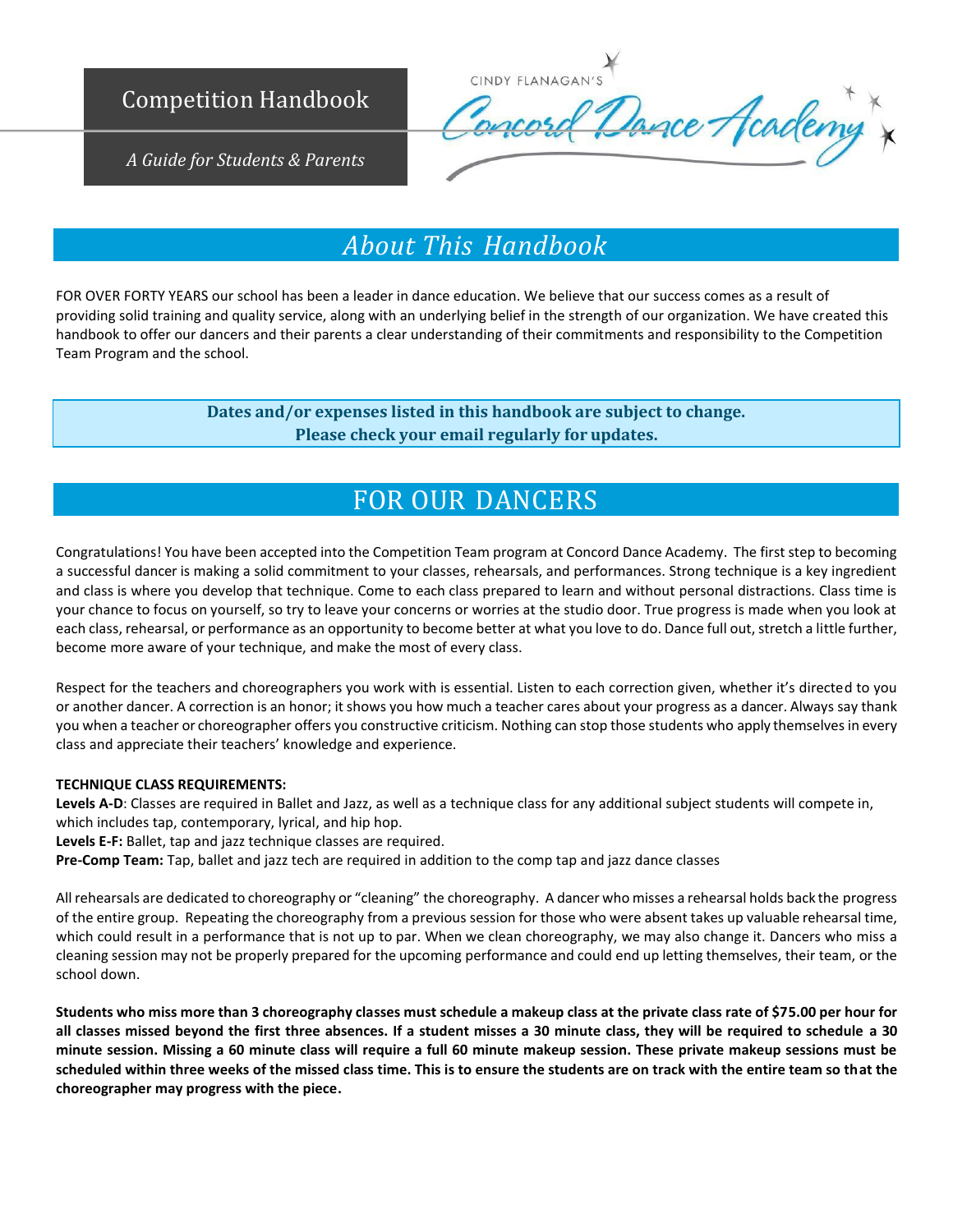**Students who miss a technique class are required to make up the class in another technique class approved by their instructor and scheduled through the office. Repeated absences in choreography and technique classes may result in the student being placed in understudy status or dismissal from the team at the discretion of the instructor and/or the studio director.**

## **Choreography:**

All solos/duos/trios require a choreography fee, which is paid to the instructor by the studio upon completion of the initial four hours of choreography instruction. This fee allows the students to use this choreography when competing on behalf of Concord Dance Academy in competitions approved by the studio director. The choreography is owned by the studio and may not be performed at unauthorized events. Should the dancer's contract with the studio be terminated, they may not utilize the choreography arranged through CDA when competing for any other dance school, or as independents.

This same rule applies to all group choreography, which is created for the sole use of Concord Dance Academy at events approved by the studio director.

Performances and competitions are your opportunity to show the world the results of your dedication and hard work. To make the most of this opportunity:

- Arrive at performances **at least two hours prior** to the scheduled time, unless otherwise advised by yourteachers.
- Be sure you are properly warmed up.
- Present yourself in a professional manner, with **costumes pressed**, **shoes cleaned**, and all accessories accountedfor.
- Go out there and show the audience how much you love to dance!

**True progress is made when you look at each class, rehearsal, or performance as an opportunity to become better at what you love to do!**

## FOR THE PARENTS: "WE'RE IN THIS TOGETHER"

We believe that a child's success depends on the support of his/her parents or guardians. Because your commitment to the process makes an enormous difference, we encourage you to be a part of your child's dance education.

Our program relies on a positive atmosphere for our faculty, competition team participants, and their parents; it promotes a positive learning experience for all involved. Cooperation between all parents is expected. Showing respect for the other parents, along with the students and faculty, makes an important impression on the children. You are a role model for your child in how to interact with others in a professional setting.

Your child's presence at all classes, rehearsals, and performances is imperative. The spirit of teamwork and the lesson of dedication are a big part of our school's educational process.

Parents and teachers may look at a child's learning from different perspectives. However, they share a common goal: to assure that every child receives the best possible training, both physically and mentally. Mutual respect between our faculty and our dancers' parents provides the children with the ultimate care and education.

**Failure to comply with the policies stated in this handbook by either students or parents may result in the termination of the competition contract by the studio.**

## **Understanding Dance Education**

As a parent, the financial support of your student is important, but of equal—perhaps even greater—value is your emotional support. Encourage your child to be the best that he or she can be without regard to what others may achieve. Dance is an individual art form; each child needs to achieve at a pace that is comfortable for him or her. No two students will progress at the same rate, even if they experience the exact same training. It is important to encourage the children to focus on themselves, give their all, and be satisfied with their own accomplishments.

Dance education encompasses far more than technique or the steps your children will learn. We believe the discipline of dance training gives young people a better understanding of commitment by offering them the chance to learn, experience the spirit of teamwork, and understand what hard work can accomplish. Our goal is to educate the minds, bodies, and souls of our students, to teach them the skills needed for a successful life, whether they stay involved in dance.

## **The financial support of your student is important, but of equal—perhaps even greater—value is your emotional support!**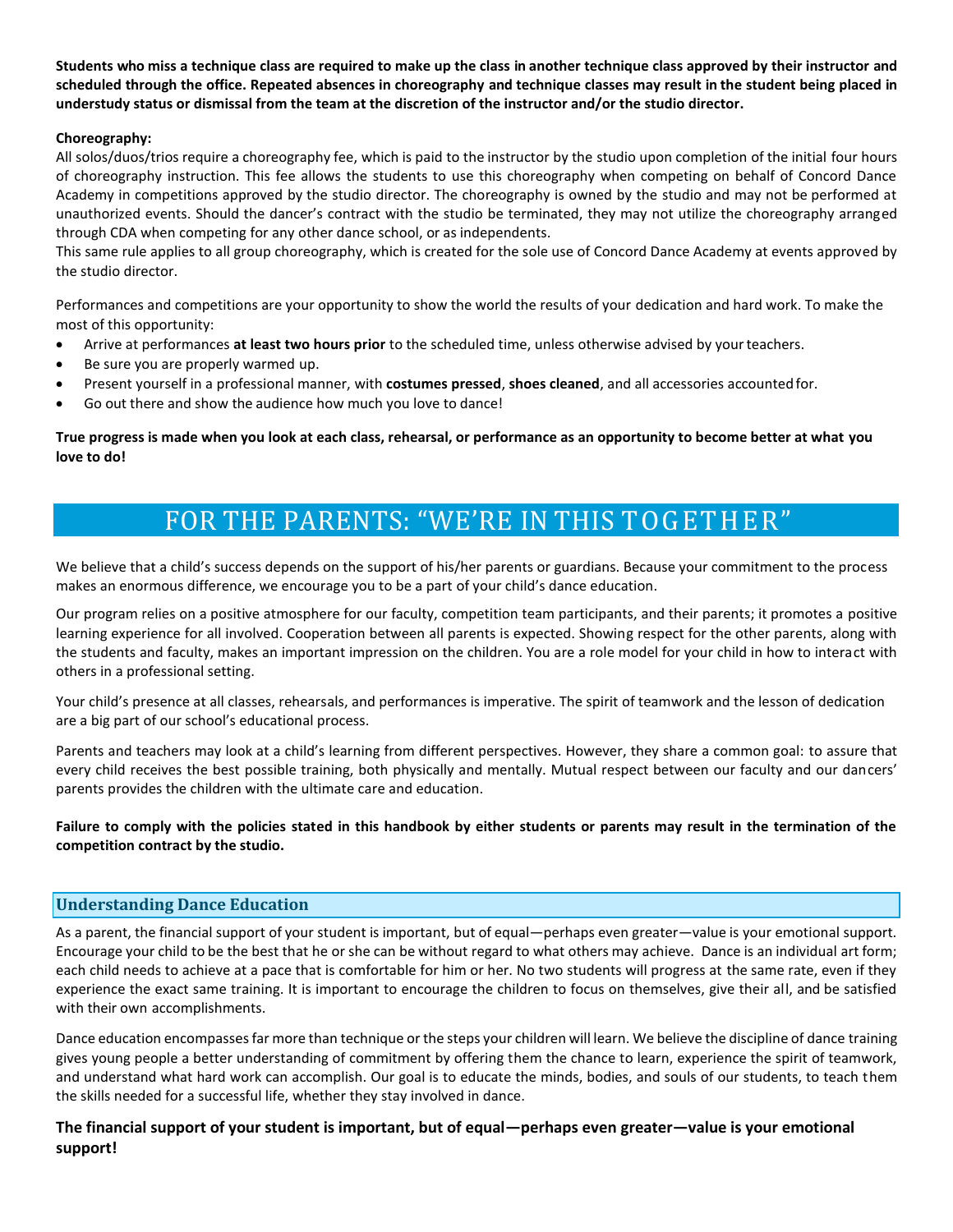## **Class & Choreography Placement**

The school faculty meets regularly to discuss the students' progress and/or placement. It is our policy to offer appropriate opportunities to every child.

Placement decisions are derived from many years of teaching experience. Often a child is placed in a particular group or class where he or she will feel confident, to promote the development of self-esteem. Some dancers who are placed in a higher level become discouraged, only to lose their passion for dance. Others respond to the challenge of being in a class with dancers who are more proficient by pushing themselves to work harder. Placement is highly individual and the factors that go into the decision are complex. Please see the school's director if you have questions or concerns about your child's placement.

While information regarding student and family preferences for groups and solos/duos/trios is collected at the time of competition auditions, all decisions regarding the pairings and groupings is made by the faculty in communication with the studio director. Not all family requests may be approved, and the decision of the studio is final. Any concerns or questions about this process should go through the CDA Office. It is not appropriate for parents or students to message the teachers with requests, as the director will make the final decisions.

All students who qualify to participate in a line, are expected to do so before they are allowed to accept large groups or small groups which are offered. Should a family desire to reduce the number of dances, the smallest groups will be eliminated first.

Any student selected to compete with a solo/duo or trio must compete in a line or large group in that same dance subject (i.e., a student with a tap solo must compete in a tap line or large group).

All choreography for solos, duos, trios and groups will be completed by members of the CDA teaching faculty, or by a qualified choreographer contracted by CDA with the consent of the studio director. No self-choreography is accepted.

### **Dos & Don'ts**

Some parents may compare their child's progress or class or choreography placement to that of others in the program. Watch for this behavior in your children as well and encourage them to focus on their own accomplishments. Looking to others for inspiration is a good thing; however, a negative focus or comparison distracts from the energy that could be focused on becoming a stronger dancer. In addition, speaking negatively about your child's teachers, fellow dancers, or other parents in front of your child—or other students– –could result in problems far beyond your original concerns. Often children will react to their parents in a way t h a t imitates the parent's behavior with other adults or authority figures.

Children learn important lessons from their teachers and parents, acquiring important behavior patterns through their example. Our school's faculty takes that responsibility seriously. It's our philosophy to encourage our students to feel, think, and act respectfully to their peers, the adults in their lives, and themselves.

If you have questions or concerns about your child's dance education, don't panic––and please don't talk only with other parents when questions arise. Make an appointment to speak directly to your child's teachers or the director of the school. Please conduct all communication through the school office rather than approaching your child's teacher or the director between or during classes or calling them at home.

If you do request a conference, please listen carefully to what your child's teachers have to say. They spend a significant amount of time with your child and can offer expertise in the field of dance education.

**Class placement of students is highly individual and the factors that go into the decision are complex.**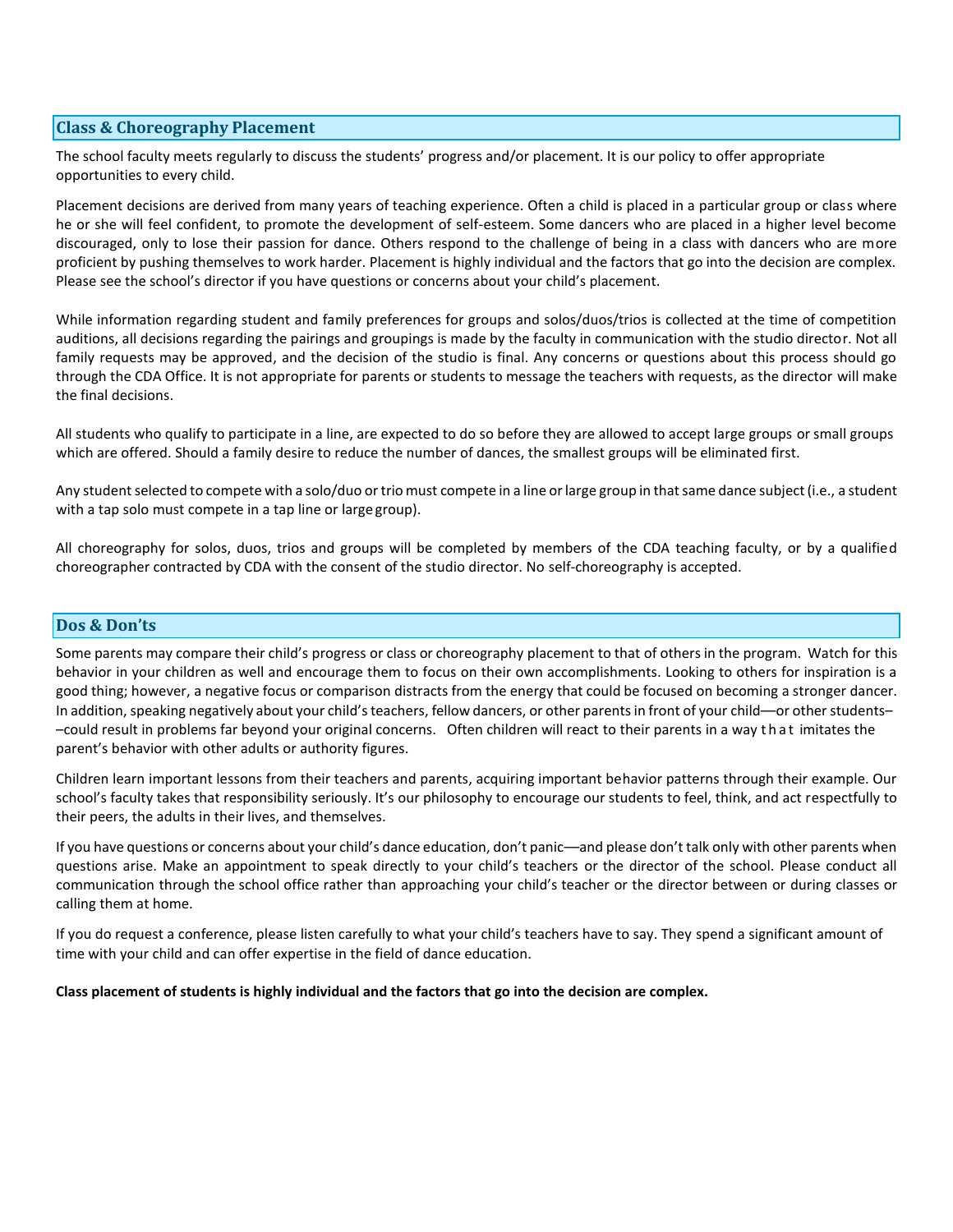## **Parent Volunteer Requirements**

As a parent, it is important to show the value of team contributions. For this reason, we require that **all parents** of competition students volunteer during the year. This includes, but is not limited to:

- ➢ Room Parent (rehearsals & shows)
- ➢ Open House Assistant
- ➢ Backstage
- $\triangleright$  Selling Raffle Tickets
- ➢ Food Tables
- ➢ Head Pieces and Costume Alterations
- ➢ Ushering
- ➢ Prop Transportation
- ➢ Christmas Parade
- ➢ Holiday Show Decorating/Cleaning
- ➢ Toys for Tots & Food Pantry Deliveries

Sign-ups will be sent out periodically throughout the year. Volunteer positions are filled on a first come-first serve basis. Parents who have not yet volunteered throughout the year will be assigned to fill remaining positions. We encourage parents to sign up early and as often as possible. We do not limit volunteer positions to one per year!

## FOR DANCERS & PARENTS

### **Image**

The children and parents involved in the Competition Team Program participate in many outside activities, each of which becomes a reflection of the school's philosophy.

Please keep the following in mind:

- We never speak negatively about teachers, dancers, or parents from other schools. No foul language during school events.
- We never create conflict with the directors or judges of events in which we participate.
- We never recruit dancers from other schools.
- The school director handles all communication with the directors of our outside activities.
- No parent or dancer may call or question the directors of any event. If you have a concern, please contact the director of our school.
- While you are under contract for the dance season there should be no piercings, tattoos, or extremely unnatural dyed hair (ie. blue, pink).
- We will not tolerate any swearing, rude behavior, or alcohol consumption or vaping in the studio or at events (including parents)
- No excessive public displays of affection, male or female, at any CDA competition or studio events remember you are representing the school
- No use of cell phones for photos, videos, or social media in the changing rooms as a sign of respect for team-mates
- You never mistreat your parents at a CDA event. If you are cited for that behavior a written letter of apology is needed to return to the classroom.

## **Dress Code Requirements**

**GIRLS:** Solid black leotard with pink tights for ballet and pointe. Hair must be in a slick performance bun for all ballet classes, with hairpins and a hairnet. Pink, black or suntan tights may be worn for all other subjects. Dress for other subjects may include black tops and black dance leggings or shorts.

**BOYS:** Black Sweatpants or shorts and a plain, black T-shirt.

**Failure to have proper attire for class will cause the student to receive a warning for the first offense, with a note sent to the parents. Second and subsequent offenses will result in being asked to sit out of class, requiring a makeup session and putting the student's place on the competition team in jeopardy.**

All students are required to have the competition team jacket for every competition, as well as plain black pants or long leggings. **NO** shorts or capris.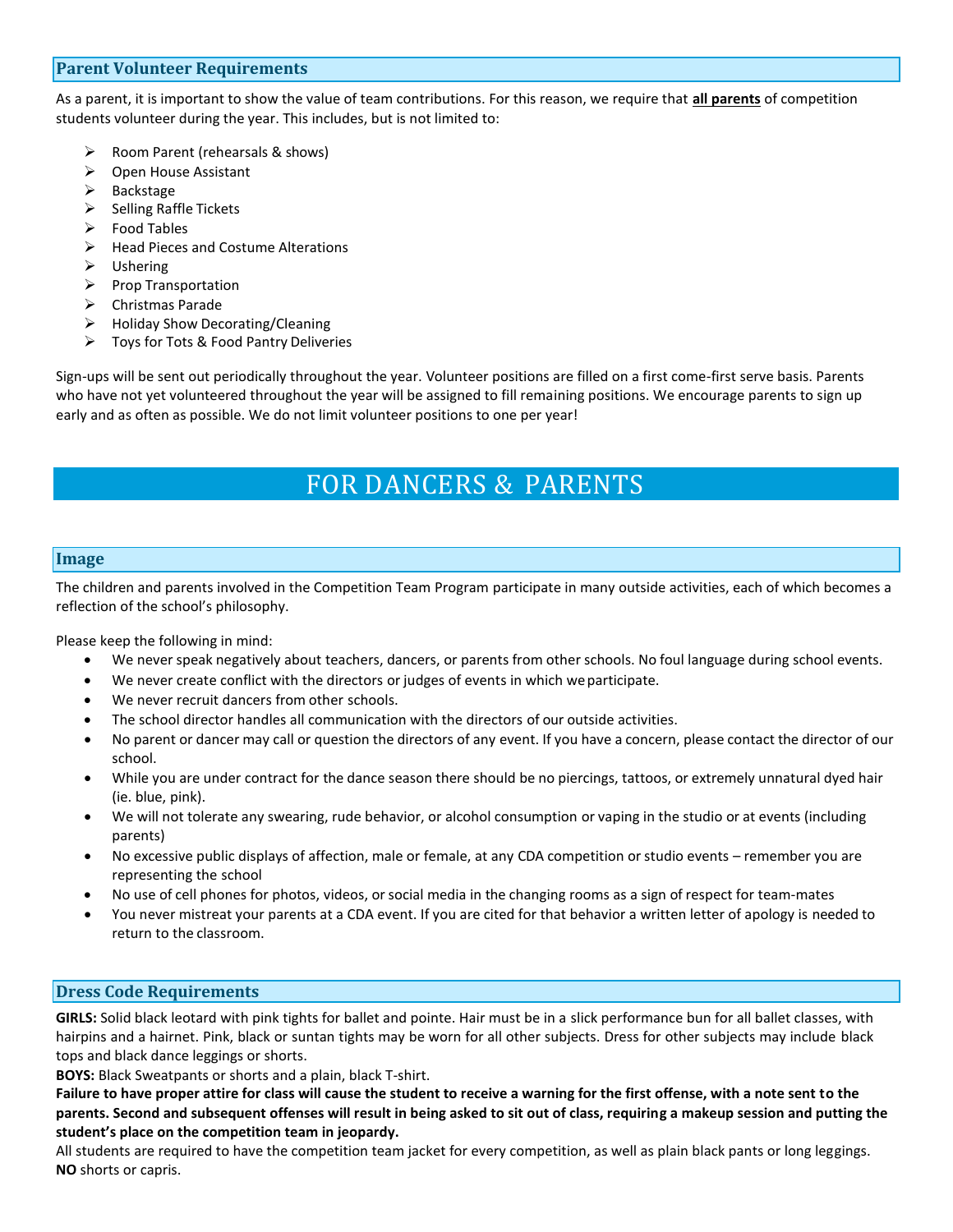### **Communication**

- 1. Email is a major form of communication. It is imperative that we have your current email address and any changes to your email address that occur during the year. Please check your email DAILY! If you do not have email, or you are having problems with your computer, it is your responsibility to check with the office for updated information. Please add your child's email as well. If you are allowed to accept email at your work email address, include that as well.
- 2. No one will take it upon themselves to contact a competition or convention directly. It is against competition company's policies to do so. If you have a question concerning a competition/convention that can't be answered by visiting the company's website, you must go through the CDA office.

#### **Please attend all meetings and read all newsletters & postings to keep updated about any additional commitments.**

#### **Commitment**

Each student must be enrolled in the required technique classes for their individual training and growth as indicated in their schedule. Some dancers may be asked to take additional technique classes to further their training. You may also request to take additional technique classes or private lessons to further your training. It is expected that all students will remain physically fit to perform the technical requirements that are expected. This ensures that all dancers are committed to being a team member.

#### **All students will be expected to take evening classes in June, and either evening classes in July, or one week of dance camp (specific age groups will be notified of their requirements).**

Once you commit to a group or dance and begin choreography, you are not permitted to drop. If you are asked to join a group after the start of the fall dance season, it is considered an additional dance and you are not permitted to drop one in its place. If you are having financial difficulties, solos, duo/trios, and small groups should be the first to go. Any changes in your schedule need to be discussed in a meeting with the studio director. If you insist on dropping a dance, you will be charged \$200 for the instructors to rework choreography.

Any student who understudies for a competition class shall comply with all competition rules.

## **No student may compete or perform for any other dance school/ dance program, or train at another facility under teachers/instructors not affiliated with or approved by Concord Dance Academy, while training or participating on the CDA competition team. For approval for additional programs, please notify the office to set up a meeting with the studio director.**

Each student must follow all directions given by instructors and chaperones while under CDA competition team care, both on CDA and other premises.

If there is an extenuating circumstance and you must miss a mandatory activity it must be in writing and submitted to the office. Please do not rely on other students to pass along your student's absence.

#### **Classes**

All dancers are expected to attend their regularly scheduled classes (competition routine and all technique classes) in addition to all rehearsals and performances, including competitions, holiday shows, charity events and recitals. **Any team member with poor attendance risks being prohibited from participating in an upcoming competition and may also be released from the competition team.**

**Illness, injury, or any extended absences result in the teacher's discretion of placement and understudy status.** It is the responsibility of each student to learn all that is presented.

Anyone who misses any technique class for any reason (including illness, school function, etc) MUST make up the class regardless of the dancer's level. Our dancers are in training, and it is important that they stay in shape. **Any dancer that misses their assigned technique class and fails to make up the class as required, will risk being prohibited from participating in upcoming competitions and may be designated an understudy at the teacher's discretion.**

Dancers will receive a class schedule in August. This will include all competition routine times and required technique class times.

All dancers must always show respect for their teachers. Inappropriate behavior could result in dismissal from the program.

#### **You must notify the office of any absences by email and phone.**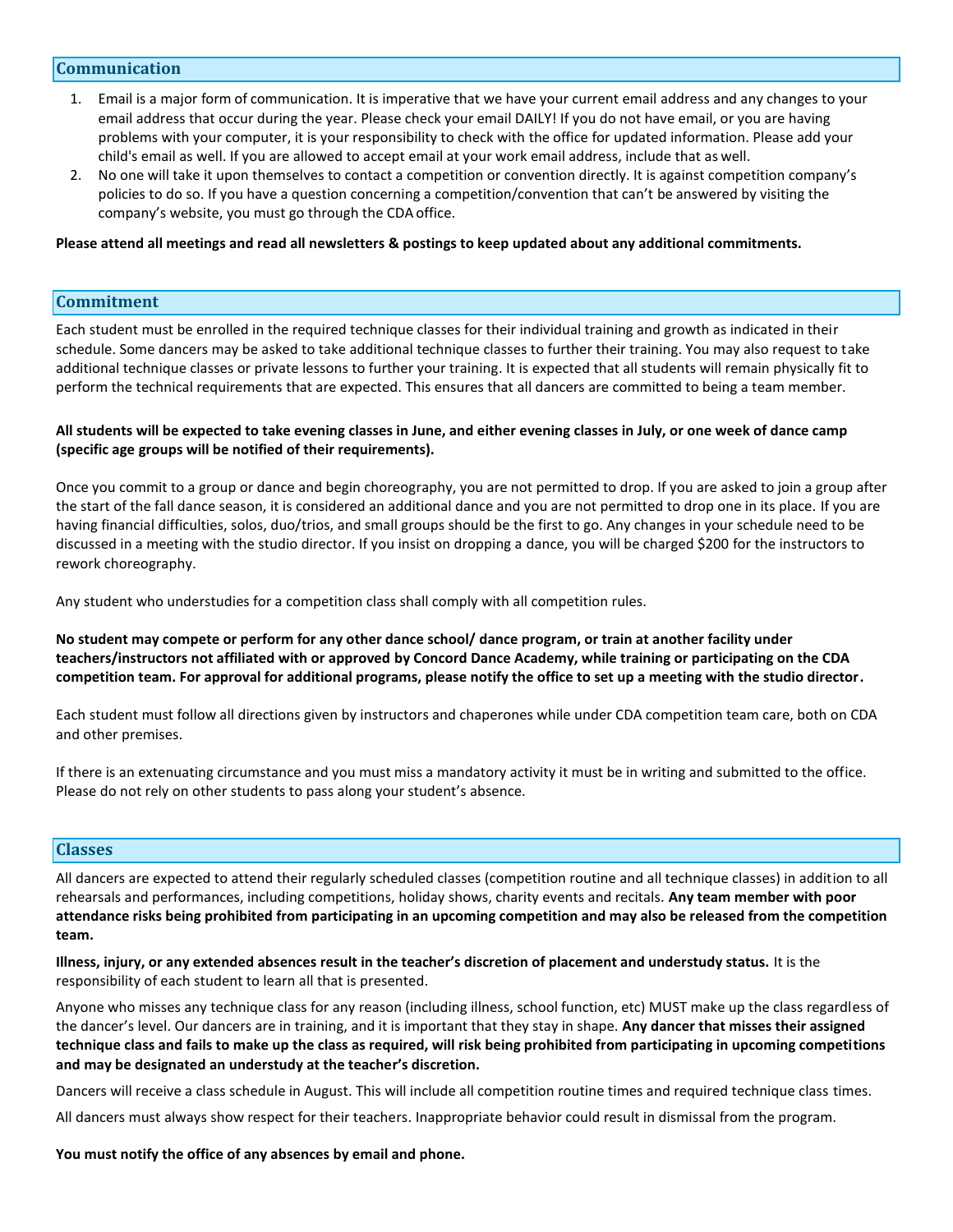## **Rehearsal & Other Information**

Rehearsals are an important part of the commitment to the Competition Team. All dancers are expected to work hard and arrive early enough to give themselves time to warm up. Emergency Saturday rehearsals may be called to finalize choreography or clean a routine. **PLEASE NOTE: Rehearsals may take place on holidays when public schools may be closed.**

Additional rehearsals may be scheduled at the discretion of the teacher/choreographer. All dancers are required to participate.

A modified schedule for June will be available in May. **All dancers must attend June and July rehearsals and team required camp or technique classes.**

All Competition Team dancers must attend rehearsals in proper dance attire and appropriate shoes. Female team members are required to wear their hair pulled back or in a bun for all rehearsals. Ballet rehearsals require a black leotard and pink tights for the girls (hair in a slick performance bun) and black tights and a black T-shirt for the boys.

#### **It is expected that all dancers will be always on their best behavior during rehearsals and work as team players.**

## **Tuition & Expense Policy**

Part of the commitment to the Competition Team Program is being up to date with all accounts related to participation. **All monthly tuition payments will be auto withdrawn on the 5th of each month, or paid in cash by the 5th. Any payment received after the 5th of the month is subject to a \$30 or 10% of your balance late fee, whichever is greater. Your auto-pay will cover all expenses and is arranged through an automatic bank draft (ACH).** Each student must fulfill all financial obligations brought about by competition requirements, including the comp team fee, choreography fees (if applicable), class tuition, competition fees by the due date, costume and prop fees, fees for theater use and

any other fees incurred. **Anyone who is delinquent in payment will be released from the competition team until tuition is current.**

\*Entry fees for competitions or conventions are due 60 days prior to each event. Tentative fee schedules will be distributed at the parent competition meeting, and these fees will be added to your monthly autopay.

\*All costumes must be paid for in full prior to distribution with a \$65 deposit per dance, due August 15th.

### **The Focus Is Not Simply On Competition**

Since it is our goal to instill a passion for performing rather than merely the desire to win awards, Competition Team dancers have performance opportunities other than competitions. They perform at our Holiday Spectacular, which benefits the Friends of the City Auditorium, the Friendly Kitchen of Concord, and Toys for Tots, as well as Rhythm of the Night, which also benefits the Friends of the City Auditorium. There are also community performance opportunities, such as Market Days, Rhythm of the Night, and the Gala.

#### **We believe the lessons learned through community performances are just as valuable as the competition experience!**

Our solid reputation for quality reflects our attitude toward competition and our goal to develop in each student a genuine respect for dance as an art form. We consider participation in competitions not simply part of our students' training as dancers; it's also an important part of how we influence them as people. With the right focus, the experience gained in competition can be an excellent source of self-confidence. If the dancers feel good about a performance and understand that they become better each time they go onstage, they are truly growing through the competition experience. Hitting that stage and doing the best they can is what it's all about; whether they win––or which award they win––is secondary.

Through participation in competitions, we hope to instill in our students an appreciation for other dancers and schools. We are not out to beat anyone; instead, we hope to motivate both students and faculty by exposing them to the highest caliber of talent available. Only then can we produce the best dancers and teachers possible. For us, competition is an education!

#### **Parents are not permitted to observe classes while in training.**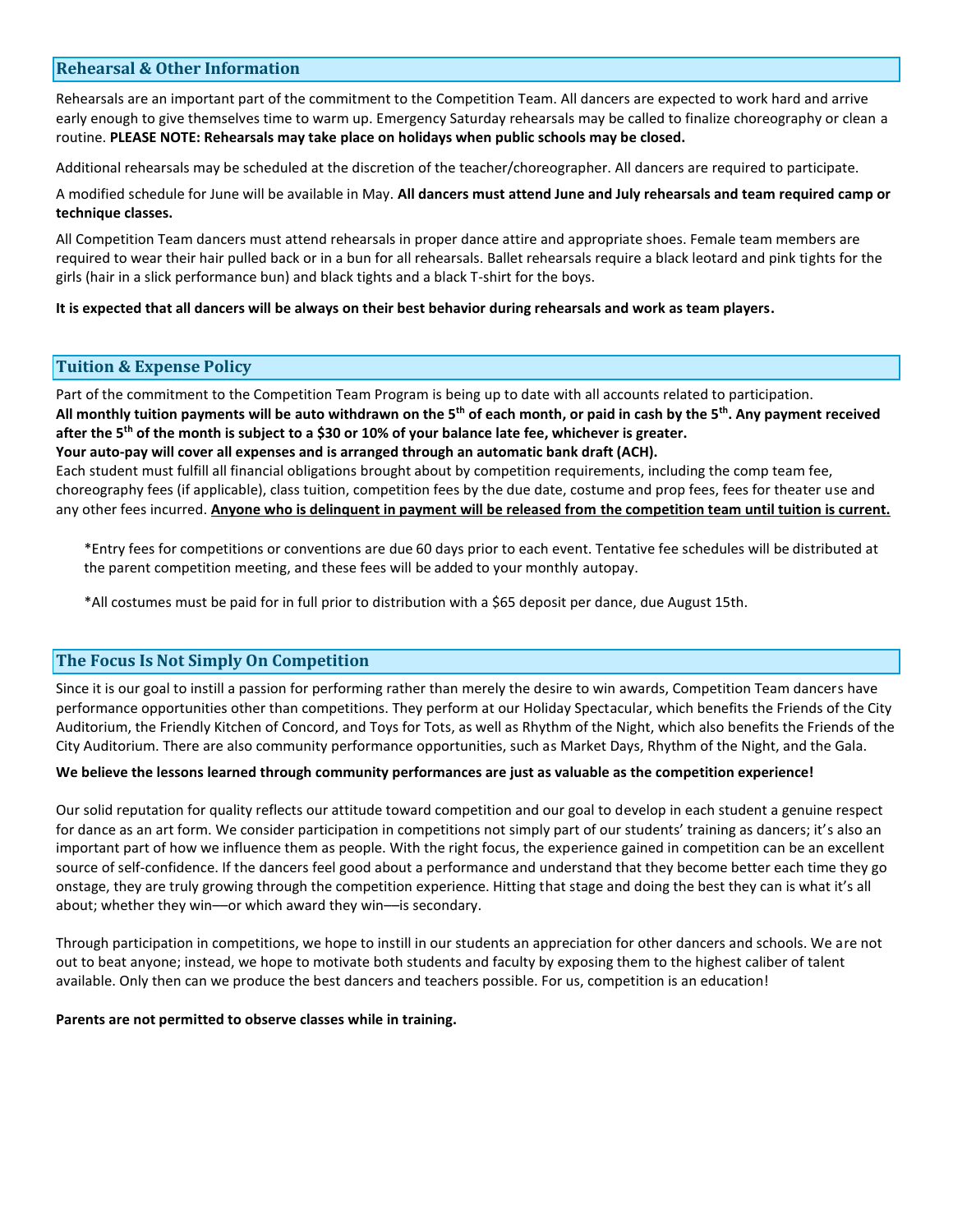## ABOUT COMPETITIONS

## **Attendance**

The student will participate in **all** scheduled competitions, except in **extraordinary circumstances** in which case the office must be notified **in writing** by September 10. Do not schedule vacations just prior to or during competition weekends.

Photographing and videotaping are generally banned from all competitions. Check each company's website for rules and regulations and be sure to advise all guests.

### **Independent Entries**

No dancer may compete in any competition as an independent entry without the permission of the school director.

#### **Monetary Awards**

All monetary awards received at competitions belong to the studio. These monetary awards offset administrative costs, contribute to program development and improvements, and cover expenses for teachers to attend all events.

#### **All competitions are open to the public at no charge**

#### **Costumes**

Costume payments are the sole responsibility of the parent or guardian. We are not moving forward with costume deposits and payments until we have confirmed that the competition companies are moving forward with the season.

**There will be no outside contracting for the creation of costumes for any solos, duos, trios or groups. All costumes will be ordered through CDA. All costume decisions must be approved by the studio director. Solo/duo/trio costume selection will be done in conjunction with the parents and choreographer.**

If a competition team dancer is dismissed or leaves the program, an understudy will replace him or her. The student leaving the team is expected to turn in all costumes to the school office; they will be returned to the student after the last performance of the season, or the student will be compensated.

#### **COSTUME /PERFORMANCE GUIDELINES**

- $\checkmark$  Always have a second pair of tights available.
- $\checkmark$  Place costumes in a garment bag for travel.
- $\checkmark$  Carry hats in a hatbox or container to prevent them from damage.
- $\checkmark$  Hang and press costumes before each performance.
- $\checkmark$  Place your name in all costumes and shoes.
- $\checkmark$  Shine all tap shoes and clean all other dance shoes before every performance.

Competition costumes are presented to the students hung, steamed, accessorized and ready to be used for competitions. They are to be transported to and from competitions and performances hung in a garment bag. All parts and pieces should be labeled so that any items left behind may be returned to their owner. This includes all shoes, tights and headpieces.